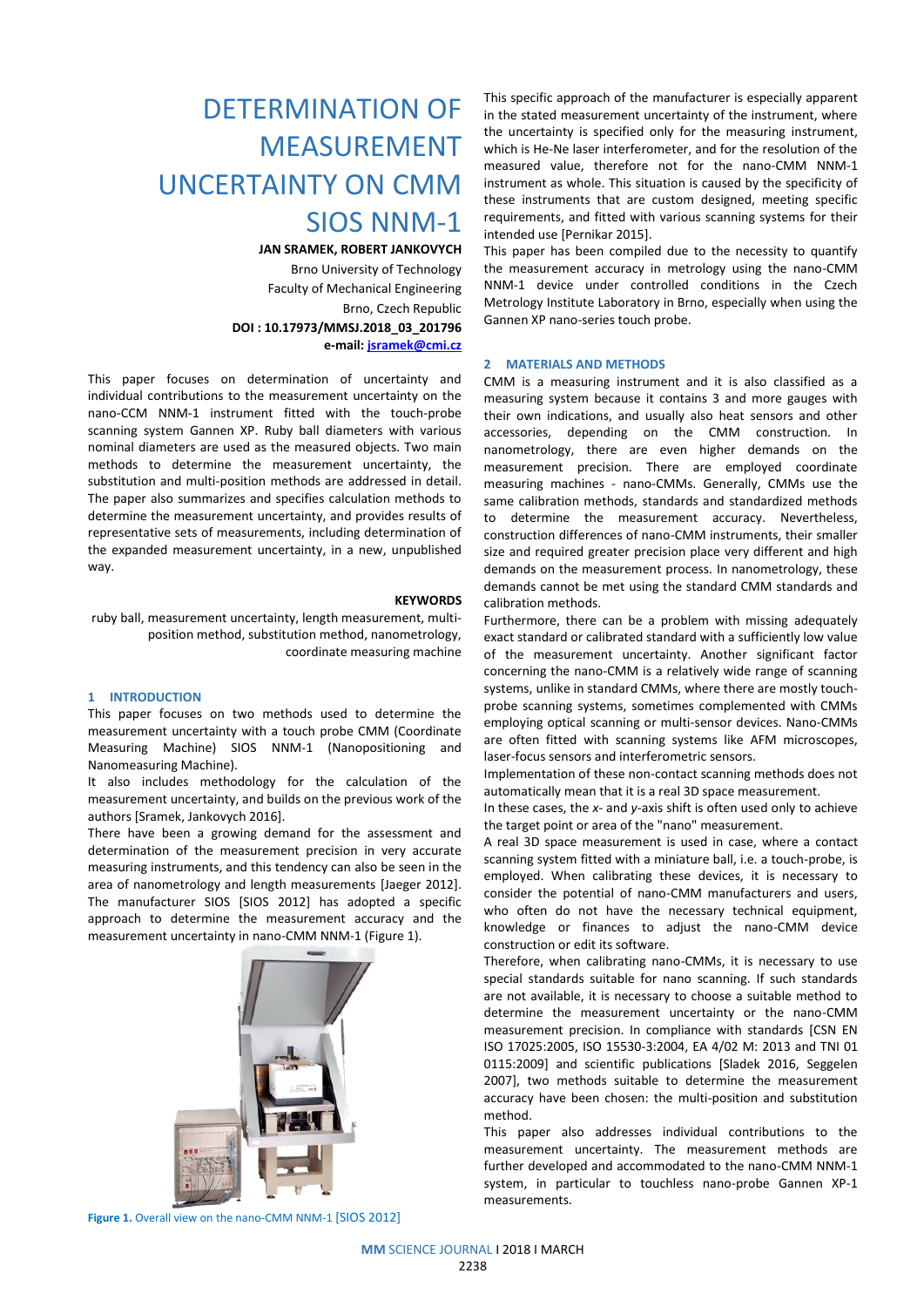The expanded measurement uncertainty has been used to quantify the measurement precision in nano-CMM.

# **2.1 Multi-position method to determine the CMM measurement uncertainty**

This method uses a non-calibrated object (standard) for the measurement. The corrected nano-CMM indication provides the measurement result.

This method implements a set of measurements of the object in various positions and orientations within the nano-CMM measuring range (Figure 2). Results are analyzed through the evaluation of standard deviations of the monitored CMM parameter or the measured object, which influences the determination of the measurement uncertainty.



# **Figure 2.** Scheme of the multi-position method [Sladek 2016]

The multi-position method [Sladek 2016, Seggelen 2007] has been chosen due to a common lack of suitable and sufficiently accurate calibration method ensuring the metrological traceability of the used standard. It yields adequate accuracy of the calibration measurement and sufficiently low uncertainty values for the standard calibration. However, it is necessary to realize that in nanometrology, length measurements are in the range of nanometers, which is for a vast majority of implemented methods beyond their physical limitations. Therefore, the authors aimed to create methodology to determine the measurement accuracy in nano-CMM NNM-1 by a non-substitution method.

# **2.2 Substitution method to determine the CMM measurement uncertainty**

This method uses a calibrated object (standard) for the measurement (Figure 3). The uncorrected CMM indication provides the measurement result.



The substitution method differs from the previous one especially by the fact that in the nano-CMM NNM-1 calibration process, suitable length standards are used – ruby balls (ball plate) that have calibration protocols with the measured values and the expanded measurement uncertainty. Obtained values do not have to be corrected by the systematic error caused by the use of a non-calibrated object. Length standards can also be used for usual nano-CMM NNM-1 measurement, therefore they have an irreplaceable impact on the determination of the measurement accuracy of this instrument.

#### **3 PROPOSED SOLUTION**

The newly developed method to determine the measurement accuracy in nano-CMM NNM-1, and to quantify it by the measurement uncertainty draws on standards [ISO 15530- 3:2004] and published scientific works [Sladek 2016, Seggelen 2007] that are commonly implemented on standard CMSs (Coordinate Measuring Systems). However, this method is further developed and accommodated to the nano-CMM NNM-1 system, in particular to the touchless nano-probe Gannen XP-1 measurement (Figure 4). Two methods to determine the CMM measurement accuracy have been used and compared.



**Figure 4.** Touch probe Gannen XP - detail [Gannen 2011]

# **3.1 CMM measurement uncertainty when using the multiposition method**

# *3.1.1 Determining the corrected value of the measured object*

The developed method regards the true value of a measured object's characteristic (ruby ball diameter) as the average of all measurements of a particular ruby ball's characteristic decreased by the average length measurement error of the used standard  $E_L$ by laser interferometer XL 80, and the correction value for the ruby ball diameter measurement  $E<sub>D</sub>$ . The corrected value of the measured object is calculated by the following relationship [Sladek 2016]:

$$
y_{corr} = y - E_L - E_D, \tag{1}
$$

where:

*y* is the average value of all measurements of a particular characteristic,

 $E<sub>D</sub>$  is correction for the ruby ball size measurement,

*E*<sup>L</sup> is average length measurement error obtained with laser interferometer XL80 is calculated by the following relationship:

$$
E_{L} = \frac{1}{n_{3}} \sum_{i=1}^{n_{3}} \frac{L_{measured} - L_{calstd}}{L_{calstd}},
$$
\n(2)

**Figure 3.** Scheme of the substitution method [Sladek 2016]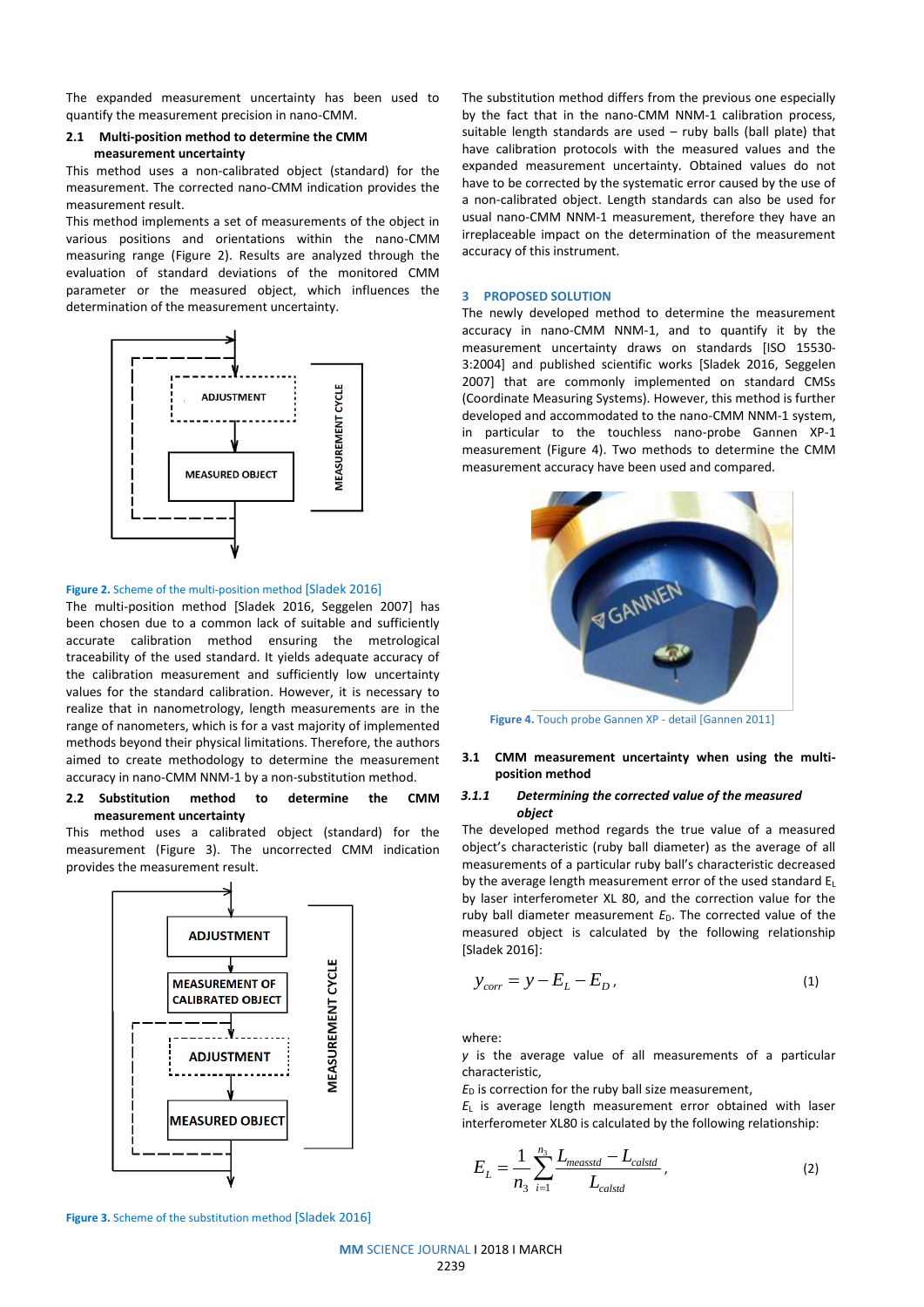where:

*n*<sup>3</sup> is total number of standard ball measurements with laser interferometer XL80,

L<sub>calstd</sub> is length of the measured object obtained during its calibration,

L<sub>measstd</sub> is average length value of the object obtained during its measurement.

#### *3.1.2 Calculation definition for the determination of the measurement uncertainty*

Definition of the relationship used to calculate the expanded measurement uncertainty in nano-CMM NNM-1 has been made in compliance with generally used practice and described in international documentation [CSN EN ISO 17025:2005, ISO 15530-3:2004, EA 4/02 M: 2013, TNI 01 0115:2009], CMI Brno internal documentation, technical standards and scientific

publications [Sladek 2016, Seggelen 2007]:  
\n
$$
U = |E_D| + |E_L| +
$$
\n
$$
+k\sqrt{u_{rep}^2 + u_{geo}^2 + u_{corrL}^2 + u_{temp}^2 + u_{prob}^2},
$$
\n(3)

where:

 $E<sub>D</sub>$  is correction for the measurement of the ruby ball.

*E*<sup>L</sup> is average error of measurement of ruby ball diameter by laser interferometer XL80,

*k* is expansion coefficient,

 $u_{\text{re}}$  is standard measurement uncertainty caused by repeatability of nano-CMM,

 $u_{\text{geo}}$  is standard measurement uncertainty caused by geometric error of nano-CMM,

 $u_{\text{corr}}$  is standard measurement uncertainty of ruby ball diameter by laser interferometer XL80,

 $u<sub>temp</sub>$  is standard measurement uncertainty caused by the impact of temperature during the measurement,

 $u_{\text{prob}}$  is standard measurement uncertainty caused by touchprobe scanning system Gannen XP.

The above definition was adapted to the general practice and rules of the CMI Brno accredited calibration laboratory. This alteration reflects the chosen measuring method and respects the main sources of the measurement uncertainty that were determined during a large set of measurements. The expanded measurement uncertainty does not include corrections eliminating the systematic error caused by the use of a noncalibrated object. Their impact is reflected in standard deviation,

pursuant to European acceleration documents [EA 4/02:2013]:  
\n
$$
U_{mult} = k \sqrt{u_{rep}^2 + u_{geo}^2 + u_{corrL}^2 + u_{temp}^2 + u_{prob}^2 + u_L^2}
$$
\n(4)

where:

 $u<sub>l</sub>$  is standard measurement uncertainty determining correction for the measurement of a non-calibrated object in nano-CMM.

# *3.1.3 Determining the measurement uncertainty contribution*  $u_{\text{ren}}$

Standard measurement uncertainty caused by the nano-CMM repeatability is defined as follows [Sladek 2016]:

$$
u_{rep} = \sqrt{\frac{1}{n_2} \sum_{j=1}^{n_2} s_j^2} \tag{5}
$$

where *s*<sup>j</sup> is standard deviation calculated for every position of the ruby ball, expressed as follows:

$$
s_j = \sqrt{\frac{1}{(n_2 - 1)} \sum_{i=1}^{n_2} (y_{ij} - \overline{y}_j)^2},
$$
 (6)

where *s*<sup>j</sup> is standard deviation calculated for every position of the ruby ball.

# *3.1.4 Determining the measurement uncertainty contribution ugeo*

Standard measurement uncertainty caused by nano-CMM geometric errors is defined as follows [Sladek 2016]:

$$
u_{geo} = \frac{1}{\sqrt{n_2}} \sqrt{\frac{1}{(n_2 - 1)} \sum_{j=1}^{n_2} (\overline{y}_j - y)^2},
$$
 (7)

where *y* is mean of all measurements that can be calculated by the following equation:

$$
y = \frac{1}{n_1 n_2} \sum_{j=1}^{n_2} \sum_{i=1}^{n_1} y_{ij},
$$
 (8)

where:

 $n_1$  is the total number of the ball diameter measurements and  $n_2$ is the total number of ball positions during the measurement.

#### **3.1.5** *Determining the measurement uncertainty contribution*  $u_{\text{corr}}$

Standard uncertainty of the measurement correction of the ruby ball diameter provided by laser interferometer XL80 is defined by the relationship pursuant to international documents [GUM, EA4/02] and is based on the value of expanded uncertainty of the measurement of ruby balls obtained by the CMI Brno accredited calibration procedure:

$$
U_{RUB} = (0.02 + 0.4L) [\mu m], \qquad (9)
$$

where *L* is measuring length in meters. Standard measurement uncertainty caused by the measurement correction of the ruby ball diameter provided by XL 80 is defined as follows:

$$
u_{corrL} = \frac{U_{RUB}}{k},\tag{10}
$$

where *k* is expansion coefficient.

# *3.1.6 Determining the measurement uncertainty contribution u***temp**

Standard measurement uncertainty caused by the impact of temperature on the measurement is defined as follows [Sladek 2016]:

$$
u_{temp} = L \sqrt{(u_t^2 + u_{cal}^2) \alpha_{mo}^2 + (u_t^2 + u_{cal}^2) \alpha_{comm}^2 + (u_{temp}^2 - 20)) + (u_{acmm}(T_{cmm} - 20))},
$$
\n(11)

where:

*T*mo id average temperature of ruby balls during the measurement [°C],

*T*cmm is average temperature of the nano-CMM NNM-1 body during the measurement [°C],

*uαmo* is standard uncertainty for the thermal expansion coefficient of the ruby ball material

*uαcmm* is standard uncertainty for the thermal expansion coeficient of the nano-CMM NNM-1 body material,

*α*mo is length expansion coefficient of the ruby ball material,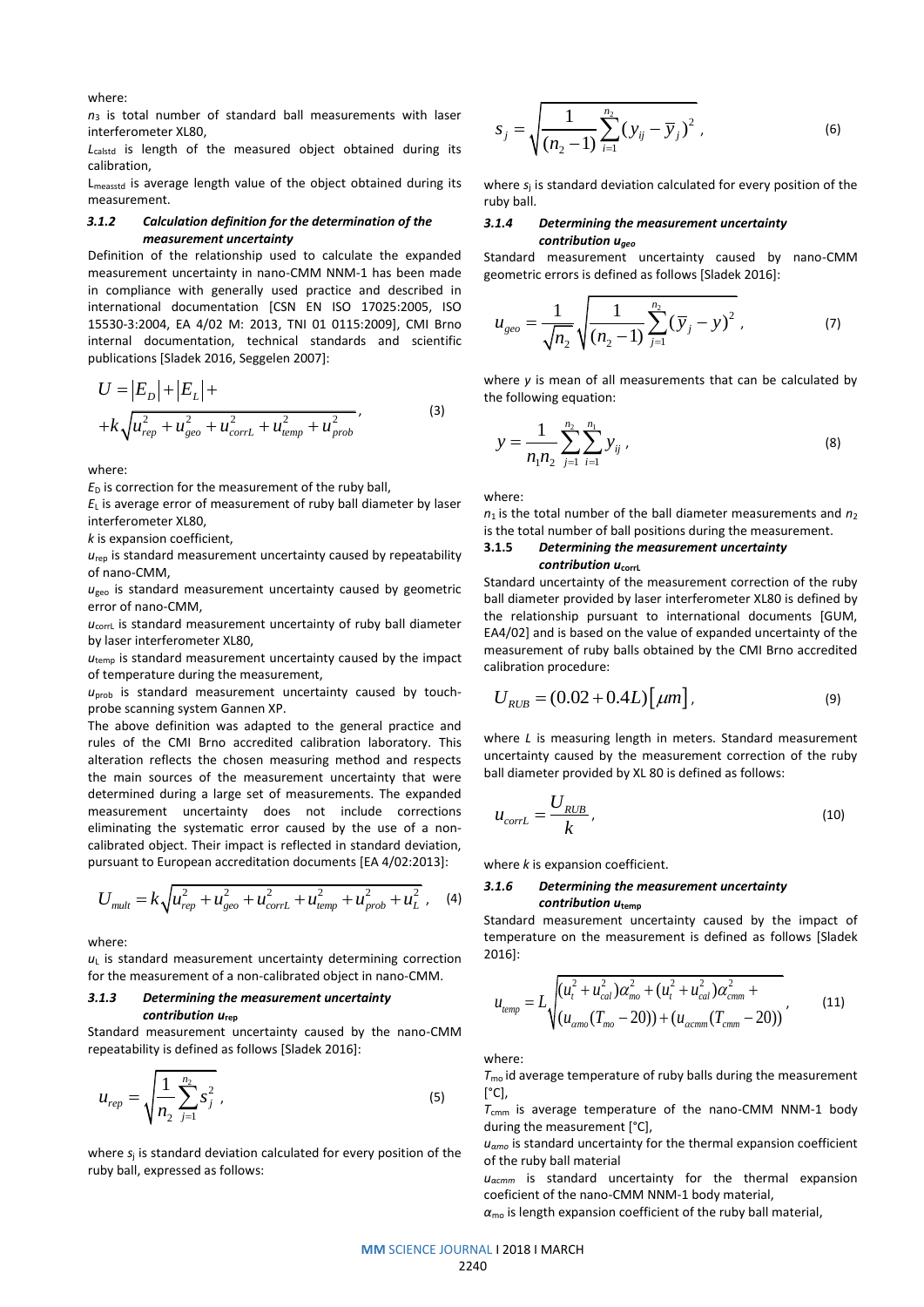*α*cmm is length expansion coefficient of the nano-CMM NNM-1 body material,

*u*<sup>t</sup> is standard measurement uncertainty of the thermometer used during the measurement,

 $u_{\text{cal}}$  is standard calibration uncertainty of the used thermometer.

#### *3.1.7 Determining the measurement uncertainty contribution*  $u_{\text{prob}}$

According to the manufacturer's data for Gannen XP probing system [Gannen 2011], the expanded measurement uncertainty of this touch probe is:  $U_{\text{prob}}$  = 45nm. Where expansion coefficient  $k = 2$ . Therefore, to determine the contribution to the standard measurement uncertainty caused by the probe's touch, the following equation is used:

$$
u_{prob} = \frac{U_{prob}}{k},
$$
\n(12)

where *k* is expansion coefficient and  $U_{\text{prob}}$  expanded measurement uncertainty of the sensor stated by the manufacturer.

# *3.1.8 Determining the measurement uncertainty contribution u***<sup>L</sup>**

Standard measurement uncertainty of determining the correction when measuring a non-calibrated object with nano-CMM NNM-1 is defined by the equation. For this value, we expect equal (rectangular) probability distribution with a coefficient typical for the given type of distribution  $k = \sqrt{3}$ . The following equation is used to determine the contribution to the standard measurement uncertainty caused by the probe's touch:

$$
u_L = \frac{E_L}{\sqrt{3}}.\tag{13}
$$

# **3.2 CMM measurement uncertainty when using the substitution method**

*3.2.1 Definition of the measurement uncertainty calculation* Definition of the relationship for calculation of the expanded measurement uncertainty in nano-CMM NNM-1 is also created in compliance with generally acknowledged practice described in international documents [CSN EN ISO 17025:2005, ISO 15530- 3:2004, EA 4/02 M: 2013 and TNI 01 0115:2009] and latest scientific publications [Sladek 2016, Seggelen 2007].

$$
U = k \sqrt{u_e^2 + u_p^2 + u_w^2 + u_b^2} \,, \tag{14}
$$

where:

*k* is expansion coefficient,

*u*<sup>e</sup> is standard measurement uncertainty caused by the used standard,

*u*<sup>p</sup> is standard measurement uncertainty evaluated by the A method (see EA 4/02 M),

 $u_w$  is standard measurement uncertainty caused by accidental material changes of the measured object and by influences during its manufacturing, it also depends on the measurement strategy,

*u*<sup>b</sup> is standard measurement uncertainty associated with determination of the systematic measurement error of the standard's dimension.

The given definition was closely specified based on experience with measurements and standard practice and rules of the CMI Brno accredited calibration laboratory. This modification reflects

the chosen measurement method and main sources of the measurement uncertainty that have been identified and analyzed during a large set of measurements:

- **-** Resolution of the measuring system nano-CMM;
- **-** Impact of the Gannen XP probe's touch;
- **-** Standard deviation from repeated measurements;
- **-** Calibration uncertainty of the used standard;
- **-** Uncertainty of knowledge of thermal expansion of the measured object;
- **-** Uncertainty of knowledge of thermal expansion of the nano-CMM body material;
- **-** Calibration uncertainty of the used thermometer;
- **-** Measurement uncertainty of the real temperature of the nano-CMM working area;
- **-** Impact of cleaning of the measured object;
- **-** Impact of fixing of the used standard.

Based on this analysis, the better specified formula for calculation of the expanded measurement uncertainty by the substitution method is as follows:

$$
U_{\text{subs}} = k \sqrt{u_r^2 + u_{\text{prob}}^2 + u_a^2 + u_e^2 + u_{\text{temp}}^2 + u_{\text{cl}}^2} \,, \tag{15}
$$

#### where:

 $u_r$  is standard measurement uncertainty caused by the impact of the nano-CMM resolution,

 $u_a$  is standard measurement uncertainty evaluated by the A method,

 $u<sub>cl</sub>$  is standard measurement uncertainty caused by the impact of impurity of the measured object,

*u*temp is standard measurement uncertainty caused by the impact of temperature on the measurement.

# *3.2.2 Determining the measurement uncertainty contribution u*<sub>r</sub>

Standard measurement uncertainty caused by the impact of resolution of the nano-CMM gauge is derived from the nano-CMM manufacturer's data, who stated the value of 0.1 nm. In this value, we expect even probability distribution. Calculation of standard uncertainty caused by the impact of nano-CMM resolution uses the following relationship:

$$
u_r = \frac{D}{\chi},\tag{16}
$$

where:

*D* is value of resolution of the nano-CMM measuring system, *χ* is coefficient for even distribution.

# *3.2.3 Determining the measurement uncertainty contribution*  $u_{\text{prob}}$

According to the data stated by the manufacturer of the probing system Gannen XP [Gannen 2011], the expanded measurement uncertainty of this touch probe is  $U_{\text{prob}}$  = 45nm with the expansion coefficient *k* = 2. To determine the contribution to the standard measurement uncertainty caused by equation (12).

*3.2.4 Determining the standard measurement uncertainty u***<sup>a</sup>** Standard measurement uncertainty evaluated by the A method is defined by the relationship [EA4/02:2013], where the standard deviation for every position of the ruby ball is expressed as follows:

$$
u_{rep} = u_a = \sqrt{\frac{1}{(n_1 - 1)} \sum_{i=1}^{n_1} (y_i - \overline{y})^2},
$$
 (17)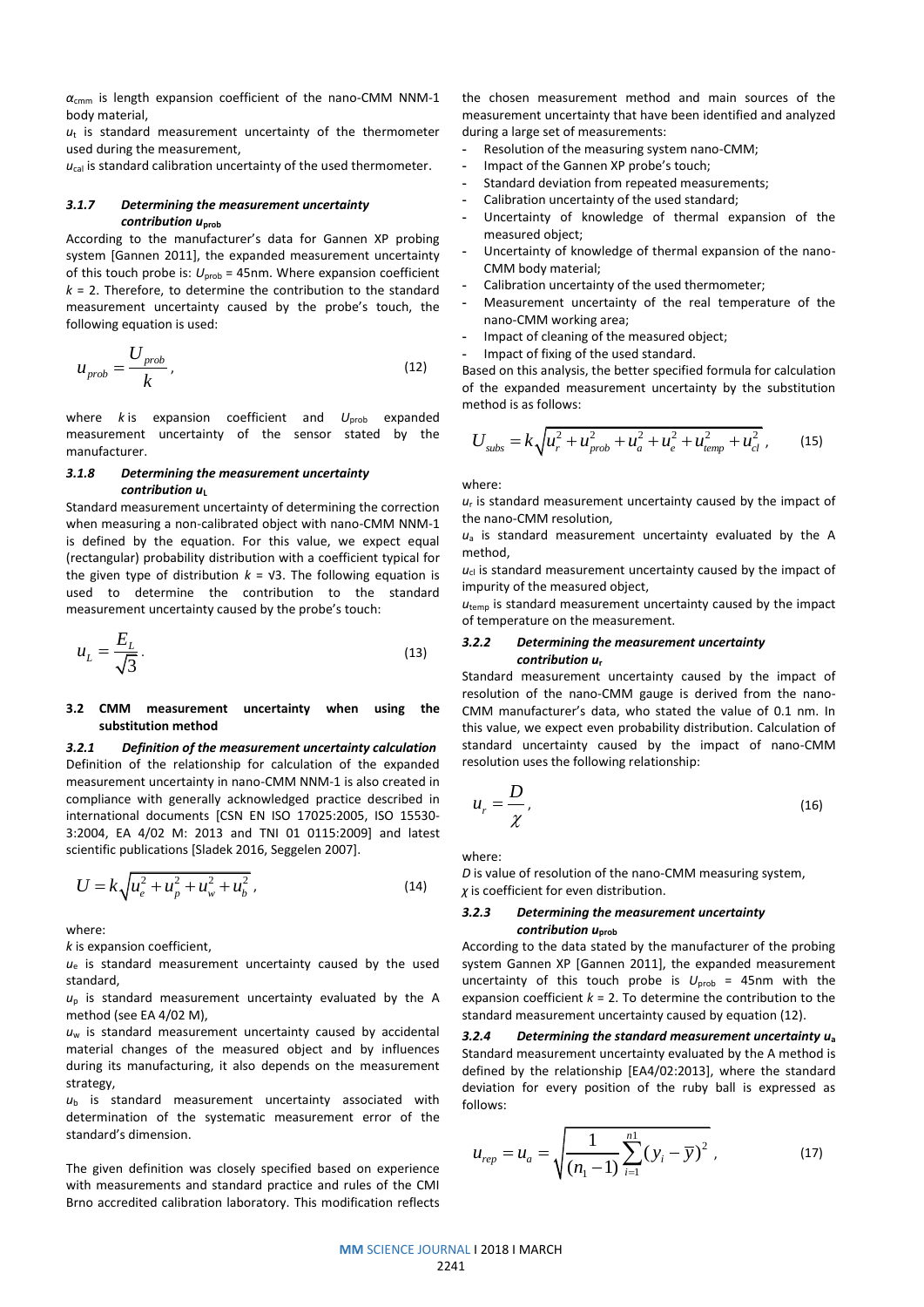where:

*y*<sup>i</sup> is a result of the *i*- measurement,

*ӯ* is arithmetic mean of the measurement results.

#### *3.2.5 Determining the measurement uncertainty contribution u***<sup>e</sup>**

Standard measurement uncertainty caused by the used standard - laser interferometer XL80 - is based on the value of the expanded measurement uncertainty obtained during calibration of the device using the accredited calibration method of Primary Metrology Laboratories at CMI Brno. The expanded measurement uncertainty stated in the calibration protocol is:

$$
U_{las} = (0.02 + 0.4L) [\mu m], \qquad (18)
$$

where *L* is the measured length in *m*. Standard measurement uncertainty caused by the used standard - laser interferometer XL80 is defined by the following relationship:

$$
u_e = \frac{U_{las}}{k},\tag{19}
$$

where *k* is expansion coefficient.

# *3.2.6 Determining the measurement uncertainty contribution u***temp**

Standard measurement uncertainty caused by the impact of temperature on the measurement is defined by the following relationship (11).

# *3.2.7 Determining the measurement uncertainty contribution u***cl**

Based on the results of the measurement of number of solid particles in the laboratory air, the upper limits of the dust particle size can be estimated Δ*p* = 150nm [Sramek 2016]. To determine the standard uncertainty contribution caused by the impurity of the measured object, the following relationship is used:

$$
u_{cl} = \frac{\Delta p}{\chi},\tag{20}
$$

where:

Δ*p* is the value of the upper limit of the dust particle size, *χ* is coefficient for even distribution.

# **4 COMPARISON OF RESULTS OF BOTH METHODS**

To determine the accuracy of the nano-CMM NNM-1 measurements, expanded measurement uncertainty was determined by the multi-position method for all diameters of the measured ruby balls. This solution ensured covering of the whole measuring range of the nano-CMM NNM-1 instrument. Overview Table 1 summarizes all values of combined measurement uncertainties for individual ruby ball diameters.

| St. unc.               | $d = 1$ mm | $d = 2$ mm | $d = 3$ mm | $d = 4$ mm | $d = 5$ mm |
|------------------------|------------|------------|------------|------------|------------|
| $U_{\text{rep1-5}}$    | 21.5       | 6.4        | 4.3        | 3.9        | 4.1        |
| $U_{\text{geo1-5}}$    | 17.8       | 1.6        | 1.5        | 2.5        | 3.4        |
| $U_{\text{corr}11-5}$  | 10.2       | 10.4       | 10.6       | 10.8       | 1.,0       |
| $U$ <sub>temp1-5</sub> | 0.6        | 1.3        | 1.9        | 2.5        | 3.2        |
| $Uprob1-5$             | 22.5       | 22.5       | 22.5       | 22.5       | 22.5       |
| $U_{11-5}$             | 11.7       | 6.7        | 10.8       | 9.2        | 11.3       |
| $Uc1-5$                | 39.0       | 26.6       | 27.6       | 27.1       | 28.2       |

**Table 1.** Comparison of individual measurement uncertainty contributions determined by the multi-position method [*nm*]

The result provides expanded measurement uncertainty determined by the multi-position method for the whole measuring range of nano-CMM NNM-1 in Table 3.

Evaluation of the measurement uncertainty was based on determination of the total measurement uncertainty determined by the substitution method for all diameters of the measured ruby balls. Table 2 summarizes individual contributions to standard measurement uncertainties that were calculated for all diameters of the used ruby balls  $(1 – 5)$  mm. The result provides expanded measurement uncertainty determined by the substitution method in Table 3.

| St. unc.               | $d = 1$ mm | $d = 2$ mm | $d = 3$ mm | $d = 4$ mm | $d = 5$ mm |
|------------------------|------------|------------|------------|------------|------------|
| $U_{r1-5}$             | 0.1        | 0.1        | 0.1        | 0.1        | 0.1        |
| $Uprob1-5$             | 22.5       | 22.5       | 22.5       | 22.5       | 22.5       |
| $U_{a1-5}$             | 2.2        | 1.1        | 0.5        | 0.4        | 0.6        |
| $U_{e1-5}$             | 10.2       | 10.4       | 10.6       | 10.8       | 11.0       |
| $U$ <sub>temp1-5</sub> | 0.6        | 1.3        | 1.9        | 2.5        | 3.2        |
| $Uc11-5$               | 14.4       | 14.4       | 14.4       | 14.4       | 14.4       |
| $Uc1-5$                | 28.7       | 28.7       | 28.8       | 28.9       | 29.1       |

| Table 2. Comparison of individual measurement uncertainty contributions |  |
|-------------------------------------------------------------------------|--|
| determined by the substitution method [nm]                              |  |

Table 3 summarizes individual contributions to the expanded measurement uncertainty determined by both methods for all ruby ball diameters (1-5mm). Figure 5 shows line diagram of the obtained results.

|                                     |      | Ex. unc. $d = 1$ mm $d = 2$ mm $d = 3$ mm $d = 4$ mm $d = 5$ mm |      |
|-------------------------------------|------|-----------------------------------------------------------------|------|
| $U_{\text{multi-5}}$ 78.1 53.2 55.2 |      | 54.3 56.4                                                       |      |
| $U_{\text{subst1-5}}$ 57.4 57.5     | 57.7 | 57.9                                                            | 58.2 |

**Table 3.** Values of the expanded measurement uncertainty determined by the substitution and multi-position methods [*nm*]



**Figure 5.** Line diagram of expanded measurement uncertainty of ruby balls with nominal diameters *d* = (1-5) mm.

Expanded measurement uncertainty of the ruby ball diameter *d* = 1mm determined by the multi-position method is after rounding:  $U_{\text{multi}}$  = 78.1 nm. Expanded measurement uncertainty of the ruby ball diameter *d* = 1mm determined by the substitution method is after rounding: *U*subs = 57.4 nm.

#### **5 DISCUSSION**

This article has briefly addressed the current situation in the area of defining the measurement accuracy in nanometrology using the machine nano-CMM NNM-1. This precise coordinate measuring machine constitutes an upgrade to measuring instruments standardly used in metrology, especially multi-axial